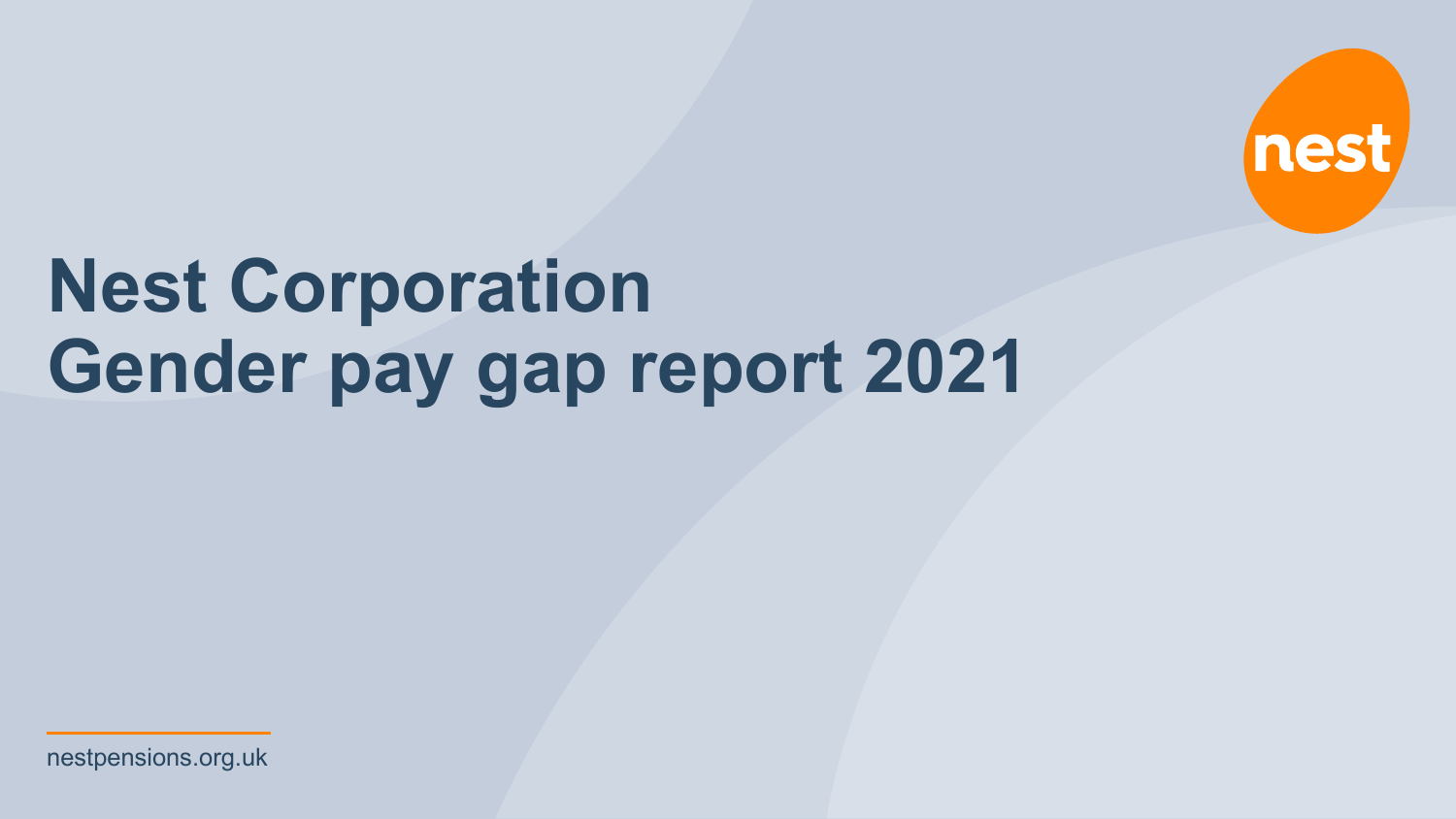### **Mean and median gender pay gap**



**Mean hourly pay gap 2021** A gap of £5.19 per hour. This gap has reduced by 2.9 percentage points from 2017.

**Median hourly pay gap 2021** A gap of £3.41. This gap has reduced by 13.3 percentage points from 2017.

- › Both our mean and median hourly gender pay gaps have fallen since we first published them in 2017.
- The median hourly pay gap has reduced significantly compared to the mean hourly pay gap.
- The significant change in median bonus is reassuring. It shows more senior women are being employed and we're developing our talent internally.



**11.4% in 2020**

Men took home £68.70 less than women in 2021.

This is the first year since we started reporting in 2017 where women at Nest were paid a larger bonus than men.

### **Mean bonus Median bonus**

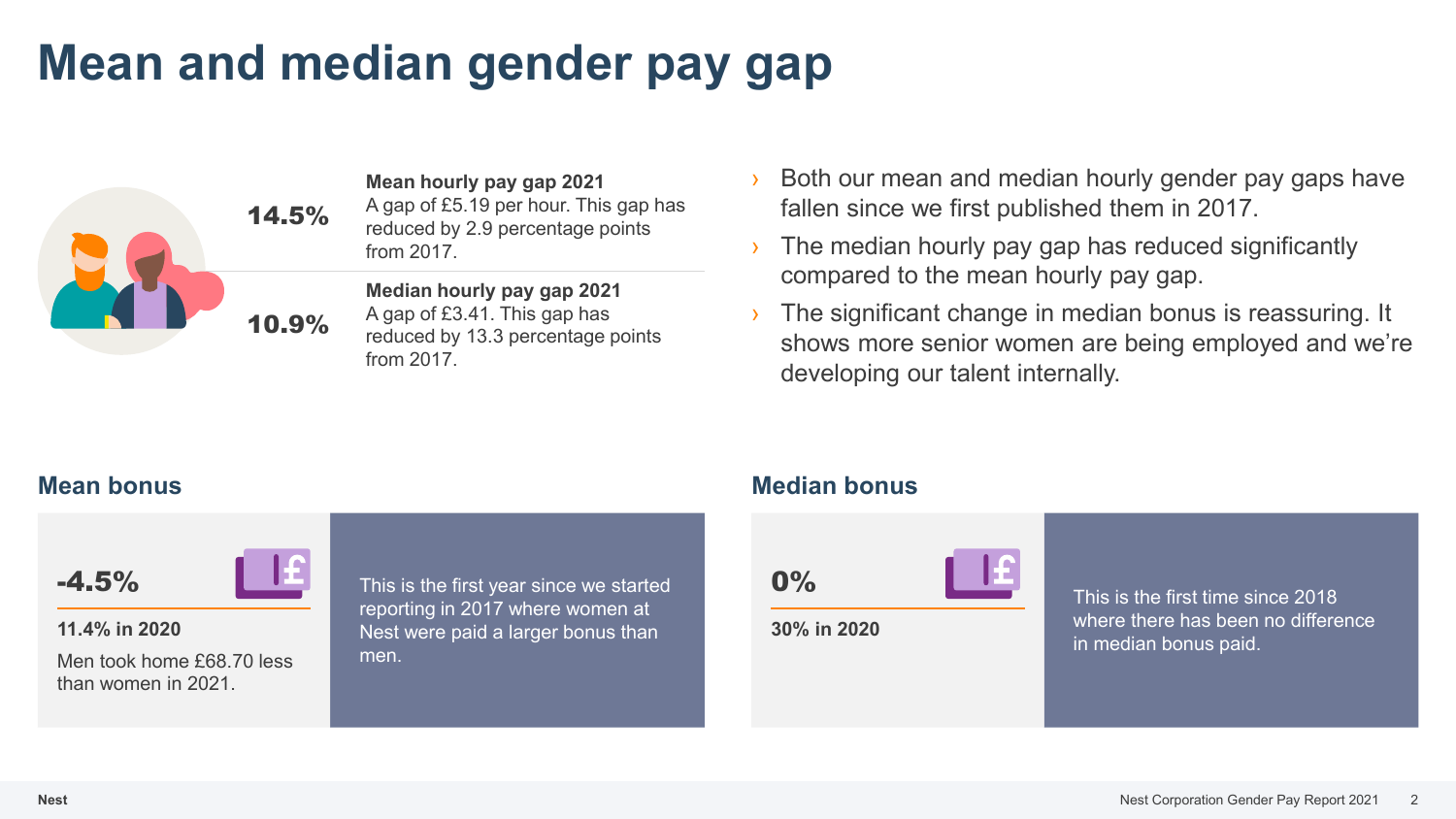### **Proportion of male and female employees…**

### …who received a bonus

**March 2020 March 2021**



|              | <b>Total</b> | <b>NO. WHO received</b><br>a bonus | <b>Proportion %</b> |
|--------------|--------------|------------------------------------|---------------------|
| <b>Men</b>   | 162          | 124                                | 77                  |
| <b>Women</b> | 162          | 107                                | 66                  |



|            | <b>Total</b> | No. who received<br>a bonus | <b>Proportion %</b> |
|------------|--------------|-----------------------------|---------------------|
| <b>Men</b> | 177          | 130                         | 73                  |
| Women      | 174          | 130                         | 75                  |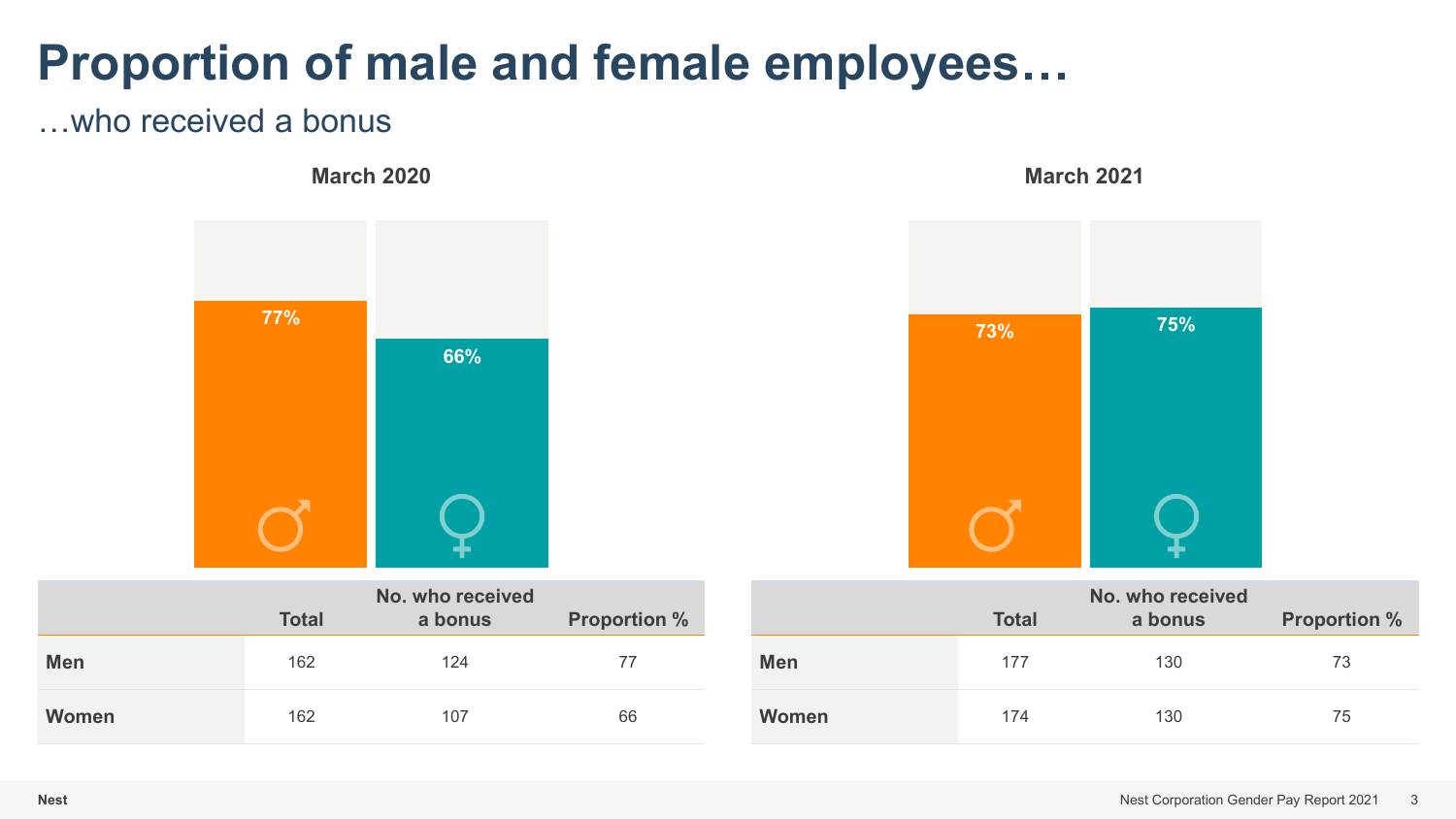### **Quartile pay representation of male and female employees**



› Comparing quartiles between March 2020 and March 2021, we have parity between men and women in the lower-mid quartiles.

- › Men are under-represented in the upper-mid quartiles and the upper quartile is moving closer to gender parity.
- › Women continue to be over-represented in the lower quartile and under-represented in the upper quartile.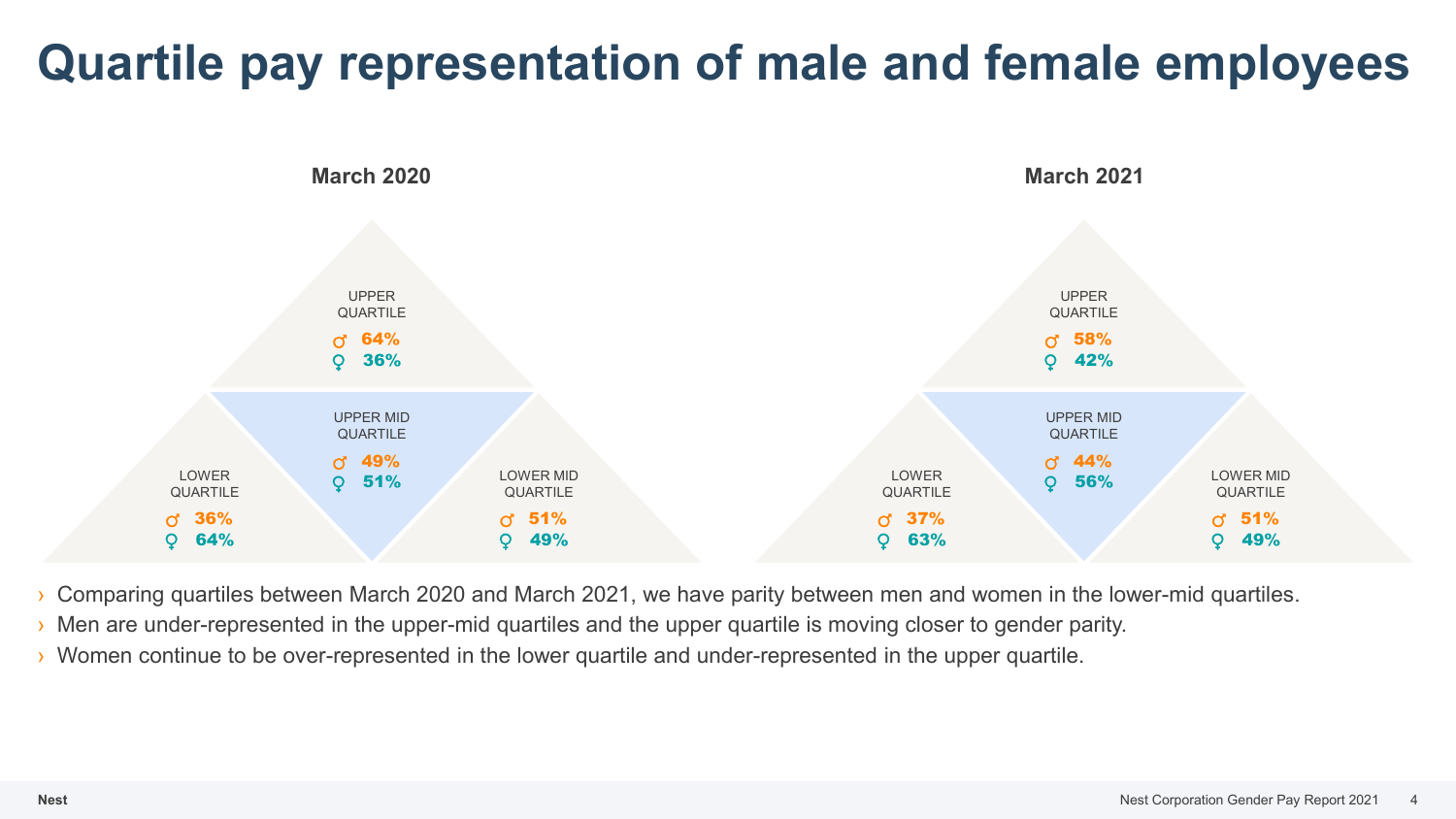## **What is Nest doing to address our gender pay gap?**

#### **Recruitment and retention**

- We continue to attract and appoint more female candidates and continue to recruit employees into flexible positions.
- Our employees still rank their ability to have a good work-life balance as one of the major positives of working at Nest.
- We continue to focus on recruiting most of our talent directly, recognising this is an effective way to improve our diversity. This has seen us post on diverse online job boards, such as Women Returners.
- When we use a recruitment agency, we ask it to provide gender-balanced shortlists. We monitor these shortlists every quarter.

#### **Gender working group**

- Our gender working group continues to make progress. It's championed by our Chief Investment Officer, Mark Fawcett, and Director of Strategy, Zoe Alexander.
- The group focuses on embedding a culture of gender parity built on allyship, inclusivity and an understanding of the challenges women face in the working world.
- So far the group has delivered a menopause at work campaign, highlighted the impact of the Covid-19 pandemic on women and focused on empowering men as allies to support women's careers.

#### **Focussed on diversity and inclusion**

- We continue to focus on embedding our D&I strategy throughout the organisation and ensure we're 'inclusive by instinct'.
- › We continue to add a diversity related objective for each executive team member as part of the annual performance review process.
- › Overall we've significantly increased the representation of women at the director level over the past three years. Our bonus and upper-quartile data reflects this change.

#### **Continued in-year monitoring and progress reporting**

- We continue to monitor and report on our talent at an organisation and business unit level.
- Overall, the number of women working at Nest has increased, but women are still more likely to occupy more junior roles. However, women are now more likely than men to be in the upper-mid quartile of the organisation too.
- Seeing an over-representation of women in the lower quartile isn't necessarily negative as we'll continue to focus on developing and nurturing our talent.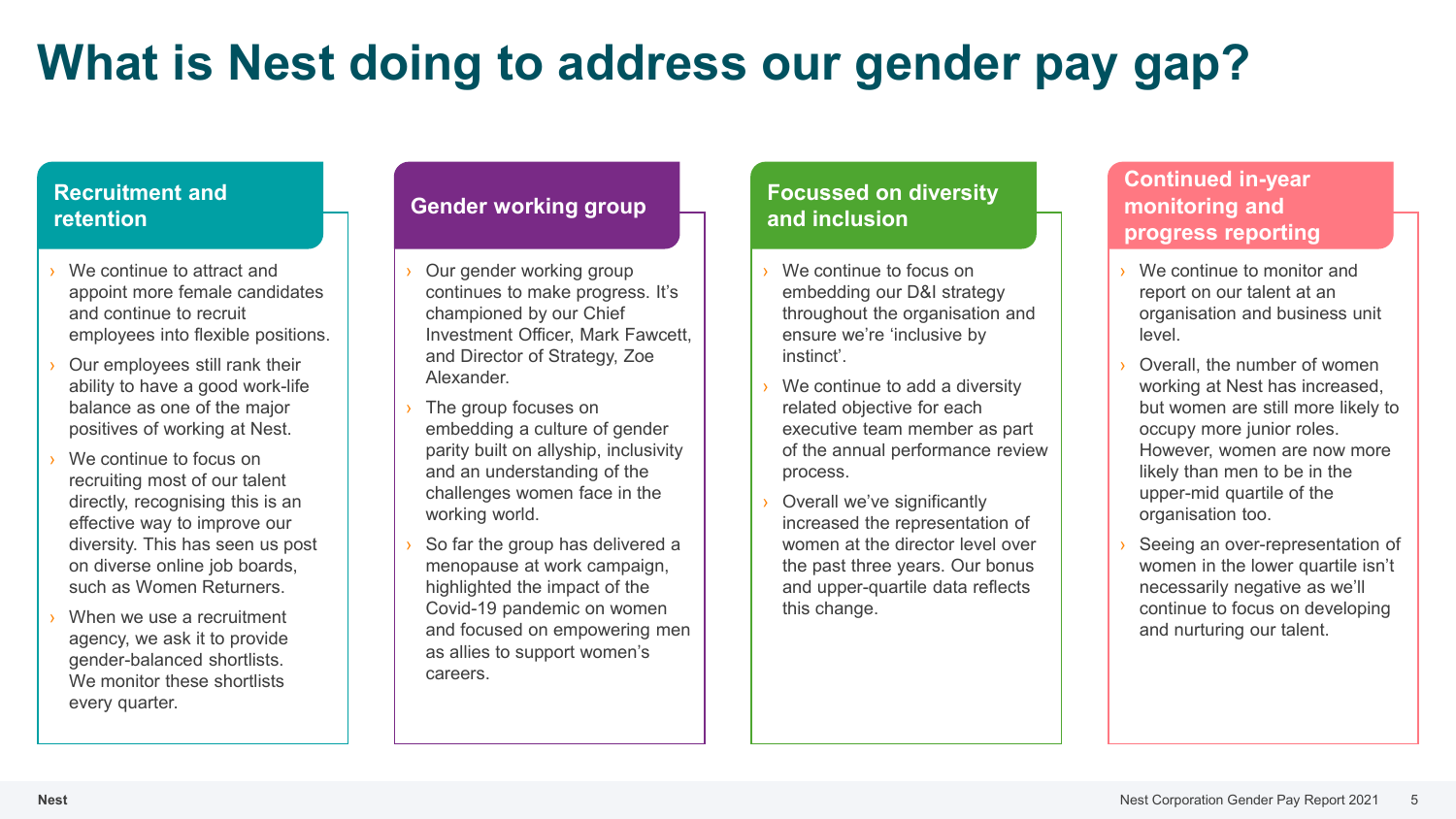

## **What next?**

- › This is the first year where women have been paid a higher bonus than men. It shows that we're making progress but there's still more work to do in regards to pay.
- › We know that we need to do more at the Executive Committee level and want at least three out of seven members to be women by 2025.
- › We're acknowledging the importance of talent and development and are building a data infrastructure that will enable us to make targeted interventions.
- › We'll work with our gender working group, listen to their challenge and foster a culture which embraces gender parity.
- › We'll continue to work with our partners and suppliers to improve the diversity in our sector through initiatives such as the Diversity Project.